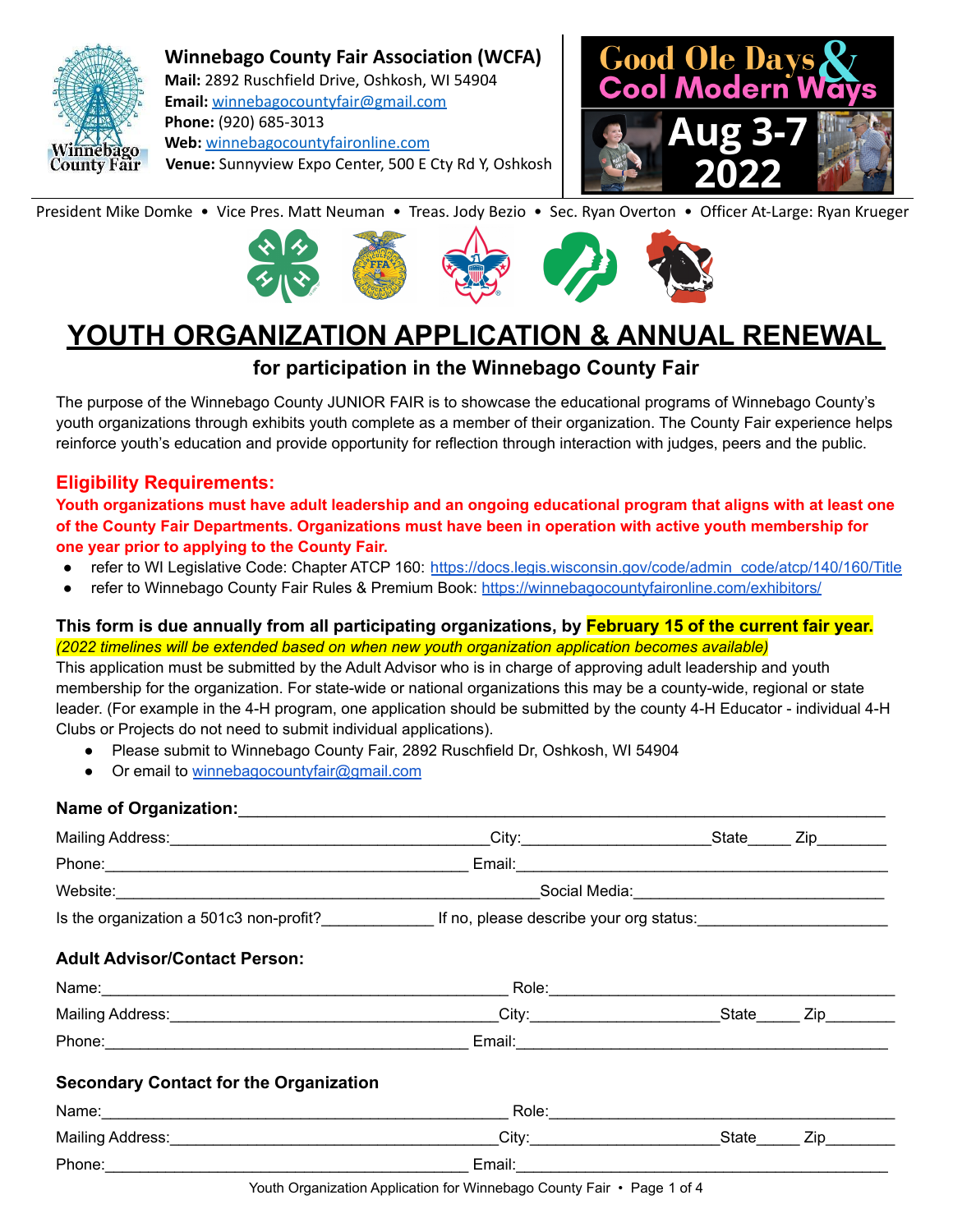**Organizational Purpose** (you may provide a website link, attach a brochure or write description below)

1. If this is a renewal, please highlight any significant organizational and/or programming changes since last year's application:

2. Please describe the mission, goals or objectives of your organization:

3. Primary activities of the organization:

4. Describe your educational program:

5. Check all Fair Departments that align with your organization's educational program: (Refer the the Fair Rules & Premium Book for Department details)

# **\_\_\_ALL Departments**

- Dairy Beef Swine Sheep Goats Horse Poultry Rabbits
- \_\_\_ Exotic Barn Animals \_\_\_ Animal/Vet Science \_\_\_ Dog Obedience \_\_\_ Pets/Small Animals \_\_\_ Cat
- \_\_\_ Plant & Soil Science \_\_\_ Flower & Houseplants \_\_\_ Natural Science \_\_\_ Mechanical Sciences
- \_\_\_ Cultural Arts \_\_\_ Photography \_\_\_ Computers \_\_\_ Woodworking \_\_\_ Electricity
- \_\_\_ Food & Nutrition \_\_\_ Clothing \_\_\_ Knitting & Crocheting \_\_\_ Home Environment \_\_\_ Family Living
- \_\_\_ Communications \_\_\_ Youth Leadership \_\_\_ Health Sciences \_\_\_ Early Childhood (K5-2nd Grade)

# *The WCFA Board of Directors may ask for additional documentation of your organizational structure and activities to help determine alignment with the purpose of the County Fair and its Departments.*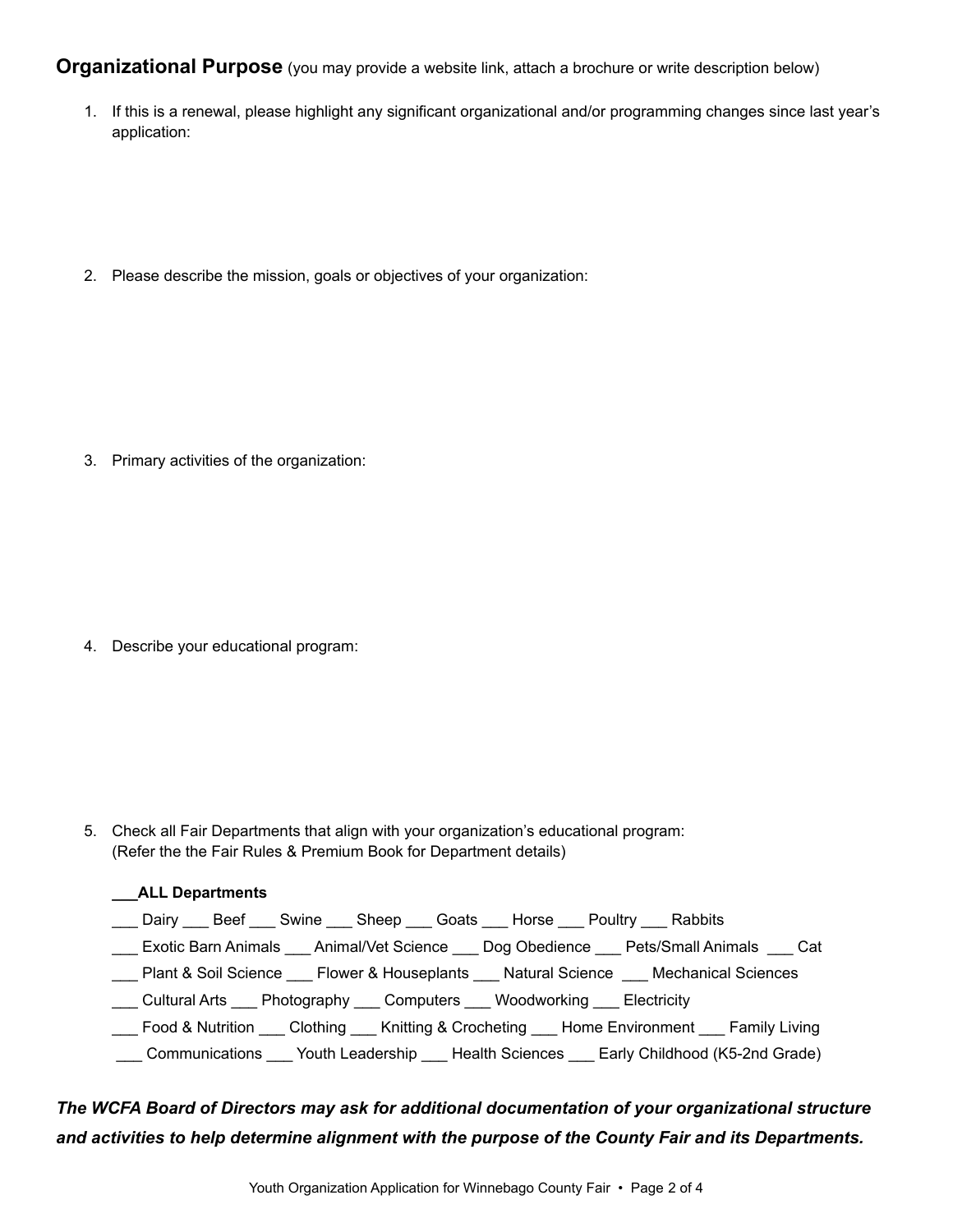# **Diversity, Equity & Inclusion**

The Winnebago County Fair Association (WCFA) is committed to providing an outstanding event experience with a welcoming and inclusive environment for all community members. The WCFA does not and shall not discriminate on the basis of race, color, religion (creed), gender, gender expression, age, national origin (ancestry), disability, marital status, sexual orientation, or military status, in any of its activities or operations. These activities include, but are not limited to, hiring and firing of staff, selection of volunteers, partners, vendors, entertainers, event management and provision of services. Every effort is made to accommodate employees, partners, participants and customers with special needs. Contact the WCFA at [winnebagocountyfair@gmail.com](mailto:winnebagocountyfair@gmail.com) or 920-685-3013 for information or accommodation requests.

## **All Youth Organizations participating in the Winnebago County Fair must abide by federal non-discrimination and civil rights laws in hiring, volunteer recruitment, membership approval and programming.**

# **Youth Organization Membership**

All Youth Exhibitors must be a **member "in good standing"** of an approved youth organization**.**

- A member "in good standing" means a member who has followed the rules of, paid any required dues, and met all goals for their local organization.
- Youth must be enrolled in their youth organization by January 31 in order to exhibit at the County Fair as a member of your organization. This gives them time to participate in your educational programs PRIOR to exhibiting at the current year's fair.
- Youth Organizations must notify the Fair by the 4th Thursday in June if they have any youth who are no longer in "good standing" and should not be approved to exhibit at the Fair.

#### **Number of members in your Organization:**

# of Youth  $\#$  of Adults Approximate Number of Youth participating at Fair:

#### **I will submit our organization's members by (choose one):**

Upload from 4HOnline to Fair Entry by March 1 (TBD for 2022). (automatically allows only enrolled 4-H members to enter in approved 4-H project areas). Upload is initiated by WCFA Fair Entry Coordinator.

Mail or Email a membership list to the WCFA Fair Entry Coordinator by March 1. *Please submit with your application for 2022.* (The fair will not accept entries from youth who are not on your list)

# **Fair Entry for Exhibitors**

Exhibitors/families will sign up for their specific fair entries in late spring/early fall using the WCFA's online Fair Entry system. Youth Organization Leadership will have the opportunity to review all Fair Entries from their organization prior to final approval by the WCFA Fair Entry Coordinator (specific process to be arranged with each organization)

- Youth Organization Leadership are asked to help provide support to their membership with the Fair Entry process.
- **Fair Entry Training will be provided upon request.**
- Youth Organizations will be invoiced for their members' Fair Entry Fees and Exhibitor Wrist Bands. More details will be sent to approved organizations in the spring.

# **Exhibitor Volunteer Hours**

The WCFA is a 501c3 non-profit organization run by a VOLUNTEER Board of Directors. In order to keep costs of the County Fair minimal to participants and provide a quality experience for the public, **ALL youth exhibitors are required to volunteer for the fair.** The WCFA asks that leaders of the youth organization coordinate volunteer hours for their youth exhibitors. Volunteer hours may include (but are not limited to):

- Expo Building set-up, display of exhibits and expo monitoring during fair
- Pen/Stall set-up & tear-down, barn decorations and barn duty during fair
- Public Engagement: Fair promotions, barn decorations, expo displays, working in activity or education stations during the fair, answering questions from the public throughout fair.
- We also have fundraising opportunities available for Clubs/Groups. These may include running a concession or merchandise stand, picking up garbage, parking cars or helping run entrance gates/ticketing. Please contact us to set up a fundraiser for your group today!